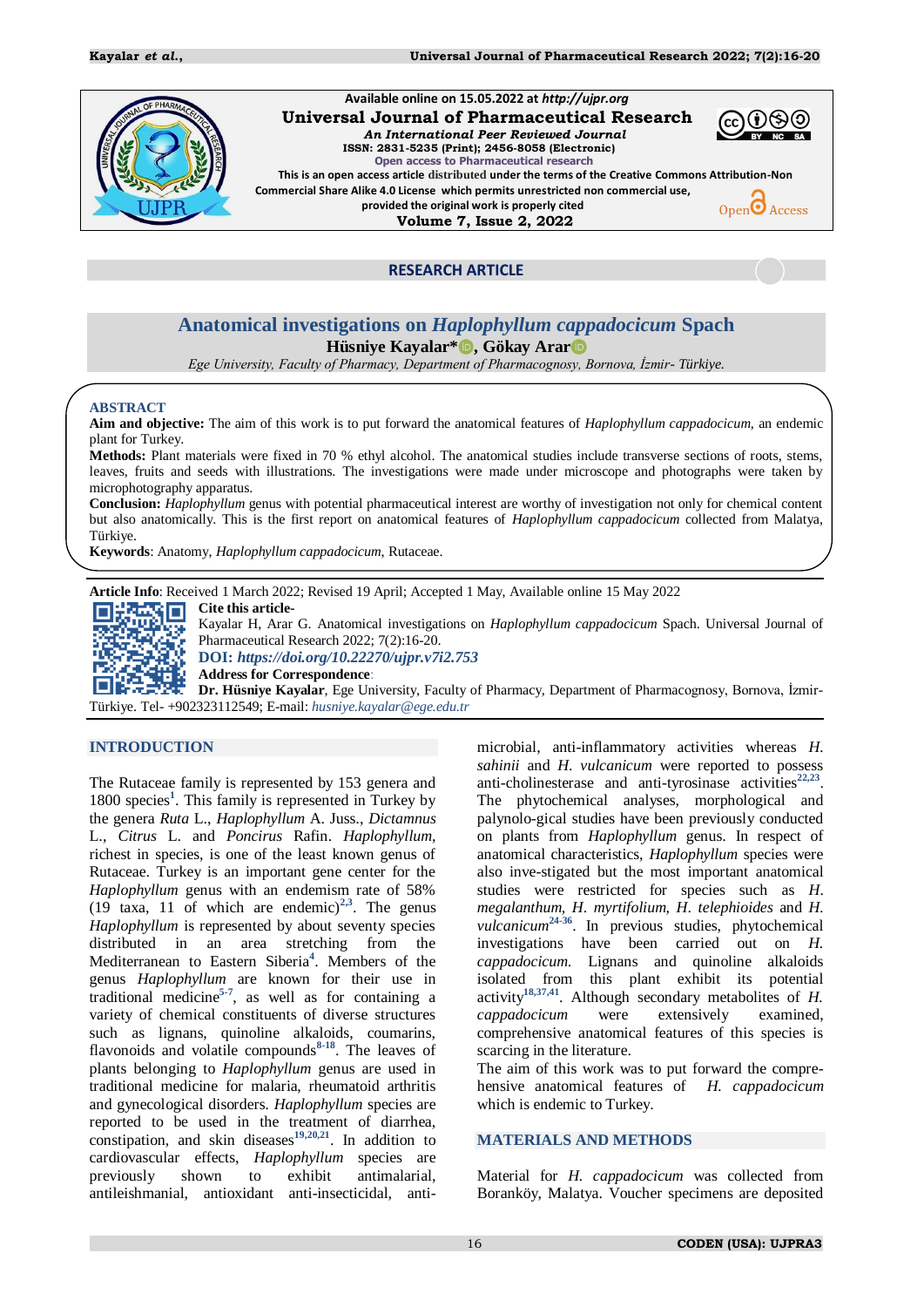in the Herbarium of the Ege University, Faculty of Pharmacy, Department of Pharmacognosy (1178). Plant material was identified by the authors HK and GA. A part of the plant material was fixed in 70% alcohol for anatomical studies of root, stem, leaf, fruit and seed. The investigations were made under Carl Zeiss Jena microscope and photographs were taken by Carl Zeiss Jena microphotography apparatus with 3.2x, 10x , 40x, 100x magnifications.

#### *H. cappadocicum* **Spach**

Stems moderately to densely crisped-pubescent, 25-50 cm. Leaves usually entire, oblanceolate to linear, rarely lanceolate-obovate, occasionally trisect or incised, long-attenuate and pseudopetiolate below. Infloresence broad and lax, the lower branches much exceeding the terminal cyme, at least the upper branches crispedpubescent. Sepals broadly to narrowly deltoid, persistent. Petals bright yellow, oblong-elliptic, 5-6 mm. Filaments abruptly expanded and  $\pm$  parallel-sided in the lower half. Young ovary segments biovulate, each with a pronounced terminal apical corniculus, densely pilose on the upper inner surface, more sparingly so below. Capsule with divergent unbonate appendages on the upper dorsal surface, remaining glands convex, the raised margins not confluent into transverse ridges. Fl. 6-7. Grassy and stony steppe, 700-1500 [m](#page-3-3)**<sup>4</sup>** .

## **RESULTS AND DISCUSSION**

#### **Anatomy of Root**

On the outermost side there is a single layer of exodermis made up of suberised cells. The vascular bundles constitute a collateral arrangement. The endodermis is not detected in the transverse sections (Figure 1).

### **Anatomy of Stem**

Stem cortex, with a thin cuticle on the outer side, has xerophytic stomata. On the epidermis, thick cell walled unicellular hairs with dots on cuticle (Figure 2), assume straight or hook-like shapes. In the cortex parenchyma, schizolysigenous oil cavities are just in touch with the epidermal cells (Figure 3). The cortex parenchyma consists of starch sheath cells, schlerenchyma fibers, xylem, phloem and the pith. The pith is composed of parenchymatous cells (Figure 4).

### **Anatomy of leaf**

The leaf is monofacial. As seen in the cross sections of leaf laminae, the outer layers of lower and upper epidermis with thickened walls, have xerophytic stomata (Figure 5). Within the mesophyll tissue,

palisade parenchyma is composed of two or three rows whereas the spongy parenchyma takes a little place on the center of the mesophyll tissue. Oil cavities are just in touch with upper epidermis (Figure 6).



**Figure 1: Cross section of the root of** *H. cappadocicum.* e: exodermis, f: phloem, kp: cortex parenchyma, t: trachea, ök: medullary rays, ö: pit

In the cross sections of the mid-rib region, thin-walled parenchymatous cells surround the collateral vascular bundles. Schlerenchyma fibers are detected between starch sheath cells and the phloem (Figure 7). In the surface view of the leaf, on the basis of the arrangement of four to six subsidiary cells relative to stoma, the stomata is found to be as anomocytic type. In the surface view of the epidermis, the epidermal cell walls seem to be thick and unicellular hairs assume straight or hook-like shapes (Figure 8).

### **Anatomy of Fruit and Seed**

The exocarp with thick outer cell walls, has thin cuticle. In the tissue of the mesocarp, essential oil cavities are orientated where the neigbouring cells to these cavities are thin-walled. The tissue of the endocarp is entirely sclerenchymatous (Figure 9). Testa, the destroyed cells of nucellus, endosperm and embryo constitutes the seed. In the cross section of the seed, the epidermal cells of the testa, assuming papillae with thicker outer cell walls, have hair-like elongations and crystal-like grains which are destroyed by acidic reagents with gas relase.





 **Figure 2: Unicellular hair on the epidermis of the stem. Figure 3: Oil cavity in the cross section of the stem.**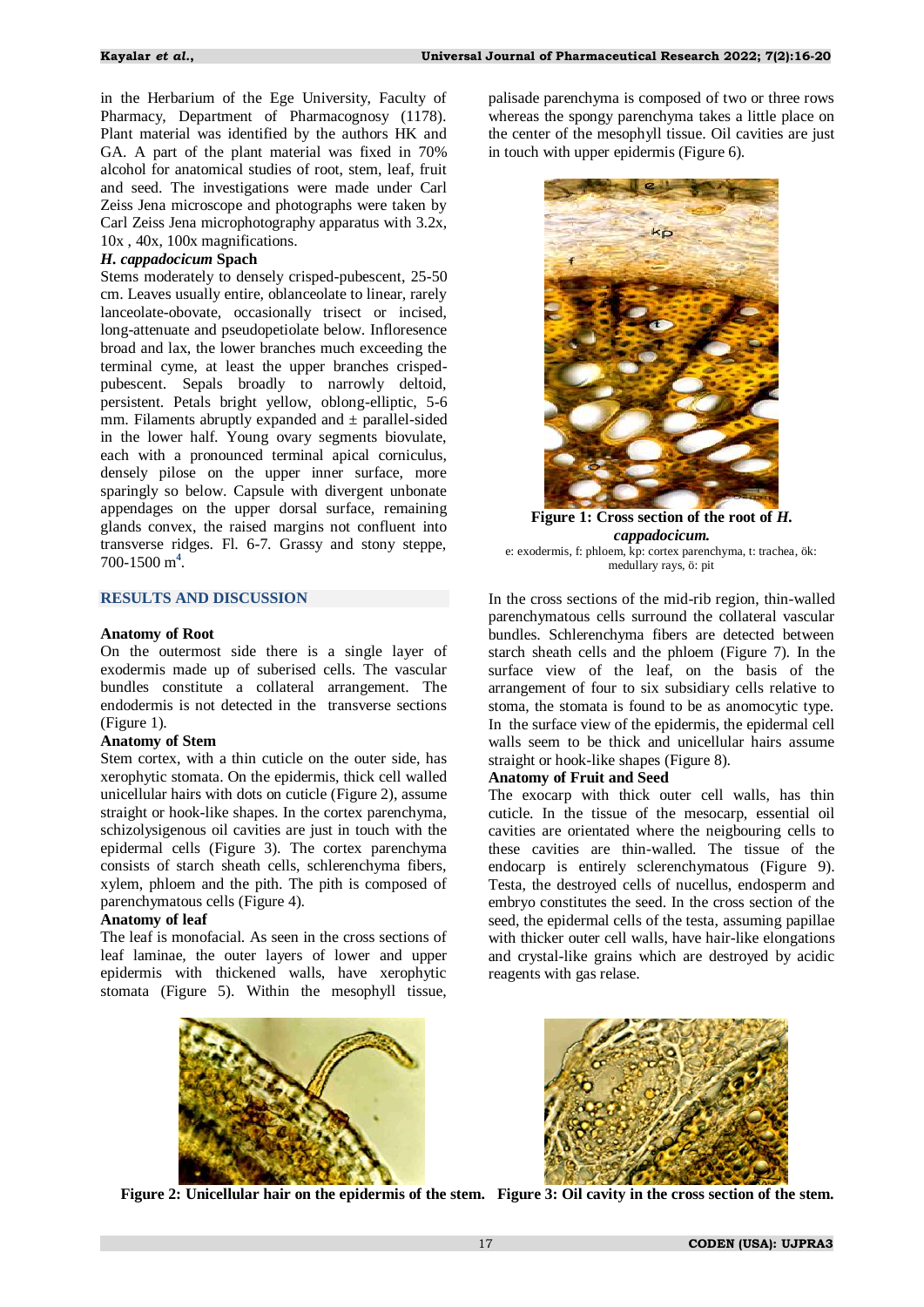

**Figure 4: Cross section of the stem of** *H. cappadocicum.* e: epidermis, h: hypodermis, p: parenchymatous cells, n: starch

sheath cells, s: schlerenchyma fibers, f: phloem, t: trachea, ök: medullary rays, ö: pith

The lateral and inner cell walls are thinner than the outer walls of the epidermal cells of the testa. The cell walls of the testa parenchyma are thick and seemed to be partially pressed in the mature seeds. The endosperma lying under the destroyed nucellus cells, is composed of thin walled parenchymatous cells and oil droplets as reserve substances are located within the cells (Figure 10 A and Figure 10 B). Rutaceae plants are distinguished from all other families of the order Sapindales by possessing secretory cavities containing aromatic ethereal oils scattered throughout almost all organs, a synapomorphy to the family**[42](#page-4-10)** .



**Figure 5: Xerophytic stomata in the cross section of the leaf.**

Schizogenous sac gaps are characteristics for Rutaceae family. In contrast, in this study schizolysigenous secretory cavities were observed in cross sections of *H. cappadocicum*. Taxonomic and systematics studies among *Haplophyllum* A. Juss. and *Ruta* L. Taxa, which are naturally occuring in Turkey, were previously investigated based on morphological, palynological, anatomical and molecular studies. The anatomical characteristics of leaf and stem parts *H. cappadocicum* were also described<sup>[43](#page-4-11)</sup>. Interestingly, thick cell walled unicellular straight or hook like shaped hairs were not mentioned in transverse sections of *H. cappadocicum*. In Rutaceae, in most species stomata are confined to abaxial sides. Conversely the leaves of *H. cappadocicum* are amphistomatic and mesophyll is equifacial as described. Some anatomical features of *Haplophyllum* species were reported before. The most important studies in respect of plant anatomy are restricted for species such as *H. myrtifolium*, *H. telephioides*, *H. megalanthum* etc**[34](#page-4-12)[-36](#page-4-7)** .



**Figure 6: Cross section of the leaf** Figure 7: The cross section of  **of** *H. cappadocicum***. the mid-rib region.**

e: upper epidermis, sc: oil cavity, y: oil droplets,<br>
e: upper epidermis,  $\acute{e}$ : lower epidermis, kl: collench<br>
e: upper epidermis,  $\acute{e}$ : lower epidermis, kl: collench<br>
ks: xylem, f: phloem, sk: schlerenchyma fibers, pp: palisade parenchyma, sp: spongy parenchyma,



́́: lower epidermis, kl: collenchyma,

i: vascular bundles, st: stoma, é: lower epidermis n: starch sheath cells, d: parenchyma, ö: unicellular hair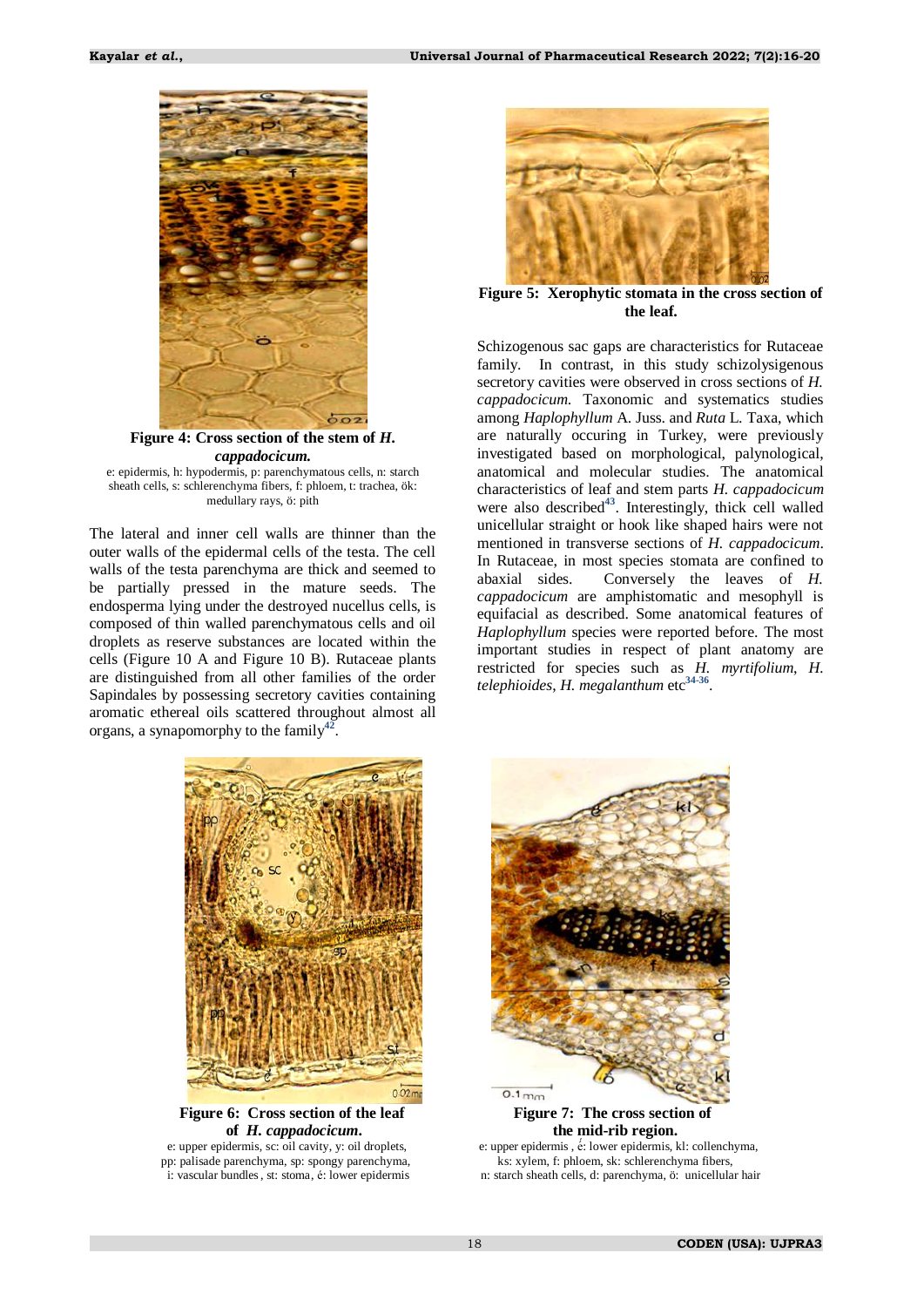

In the present work, anatomical characteristics of *H. cappadocicun* did not show significant differences. The anatomy of roots, fruits and seeds of *H.* 



 **Figure 8: The surface view of the leaf. Figure 9: Fruit section of** *H. cappadocicum***.**

*cappadocicum* is reported for the first time whereas these findings might be useful for distinguishing and for comparison with other *Haplophyllu*m species.



**Figure 10: The cross section of the seed of** *H. cappadocicum***; A. In Sartur reagent B: In Chloralhydrat reagent.** t: testa, ez: destroyed cells of nucellus, en: endosperma, y: oil droplets, k:crystal-like grains

## **CONCLUSION**

*Haplophyllum* genus possessing biologically active natural substances of potential pharmaceutical interest, are worthy of investigation not only for chemical content but also anatomically. To the best of our knowledge, comprehensive anatomical studies have been carried out on *H. cappadocicum*, an endemic plant to Iran-Turan phytogeographical region, from Boranköy-Malatya, Turkey, for the first time in this report. Unfortunately there is a lack of academic education in taxonomy and properly trained pharmaceutical botanists. Endemic medicinal plants that might be of potential economic and pharmacological importance should also be investigated not only for secondary metabolites but also for their morphological and anatomical properties.

## **ACKNOWLEDGEMENTS**

We thank lecturer Proffessor M. Ali Önür (Ege University Faculty of Pharmacy Department of Pharmacognosy) for his guidance in preparing crosssections and for taking photos.

## **CONFLICT OF INTEREST**

Authors declare that there is no conflict of interest with the present work.

## **AUTHOR'S CONTRIBUTION**

Hüsniye Kayalar, and Gökay Arar collected the plant material. Hüsniye Kayalar performed the anatomical studies and drafted the manuscript under the supervision of Gökay Arar.

### **REFERENCES**

- <span id="page-3-0"></span>1. Simpson MG., Plant Systematics, 2006,  $1<sup>st</sup>$  ed., Elsevier, Academic Press, Amsterdam.
- <span id="page-3-1"></span>2. Ulukuş D, Tugay O, Celep F. Morphology, anatomy and palynology of Turkish endemic species *Haplophyllum myrtifolium*, *H. vulcanicum*, *H. megalanthum* (Rutaceae) and their systematics implications. Phytotaxa 2016; 247: 197- 209. *<https://doi.org/10.11646/phytotaxa.247.3.3>*
- <span id="page-3-2"></span>3. Ulukuş D, Tugay O. *Haplophyllum ermenekense* (Rutaceae), a new species from Turkey. Phytokeys 2018; 8(111): 119– 131. *<https://doi.org/10.21597/jist.596057>*
- <span id="page-3-3"></span>4. Willis, JC. A Dictioanary of Plants and Ferns, 8<sup>th</sup> ed., revised by Airy H. K. Shaw, Cambridge University Press, Cambridge, 1980:532.
- <span id="page-3-4"></span>5. Bessonova IA, Batsuren D, Yunusov S. Yu. Alkaloids of *Haplophyllum dauricum*. Chem Nat Comp 1984; 20: 68-70.
- 6. Bessonova IA, Kurbanov D, Yunusov S.Yu. Components of *Haplophyllum ramosissimum*. Chem Nat Comp 1989; 25 (1): 39-40.
- <span id="page-3-5"></span>7. Ali MB, Mohamed AH, Bashir AK, Salih AM.<br>Pharmacological investigation of *Haplophyllum* investigation of *Haplophyllum tuberculatum*. Int J Pharmacog 1992; 30(1): 39-45.
- <span id="page-3-6"></span>8. Kostova I, Ivanova A, Bozhanka M, Vitkova A. Lignans and alkaloids from *Haplophyllum suaveolens*. Monatsh Chem 2000; 131:191-194.
- 9. Gözler B, Rentsch D, Gözler T, Ünver N, Hesse M. Lignans, alkaloids and coumarins from *Haplophyllum vulcanicum*. Phytochemistry 1996;42(3): 695-699.